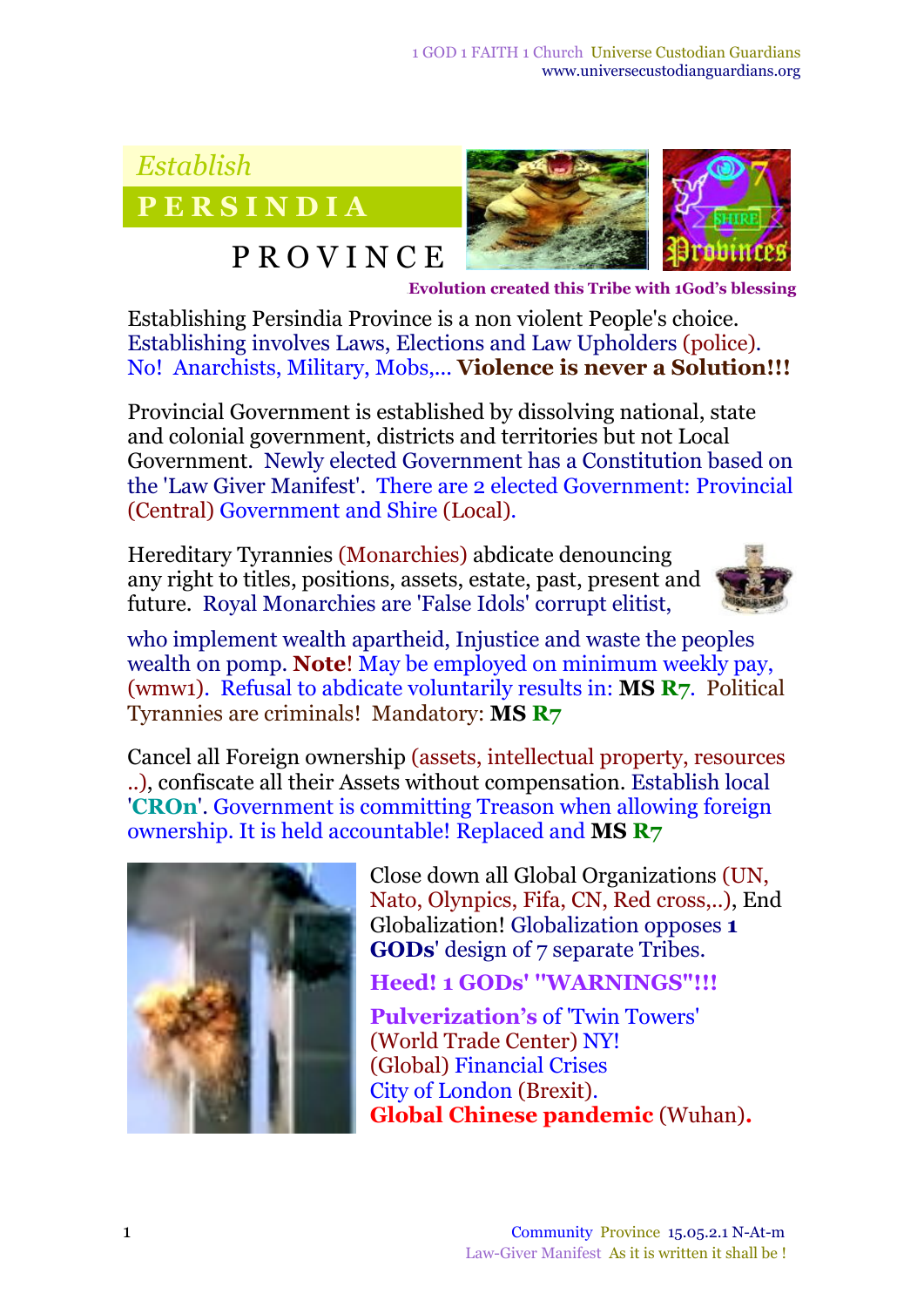Close all foreign Military Bases, send them packing. Foreign bases are occupation! Invasion, occupation are 'Crimes'. Government allowing 'Occupation' is committing 'Treason'. Replace and **MS R7** Government! Occupiers that don't leave **MS R7**



Remember Israelite are returned to the Promised-land.

Persindia Province home of the Evolved. Was further populated through migration invasion and occupation. African, Mongolian wandered in. Europeans came as invader occupier.

Persindia fronts: Indian Ocean (Bay of Bengal, Lacadive Sea, Arabian Sea, Persian Gulf, Gulf of Aden, Red Sea, Suez canal), Mediterranian Sea, Dardanelles, Sea of Marmara, Black Sea, Caspian Sea, Himalaya mountain range.

Persindia's most important spiritual leader was: Invoker of a Good Mind and Actions (Zoroaster) Persindian reformer.



The '**Invoker**' has established some fundamental truths:

**1GOD** is the creator of the physical & the spiritual universes.

**1GOD** is to be worshiped as Supreme.

Worshiping can be done both at home & in the community.

Everyone should work actively towards improving their community.

Oppose pollution of water, land & atmosphere.

Oppose corruption & injustice.

Support religious morality & social justice.